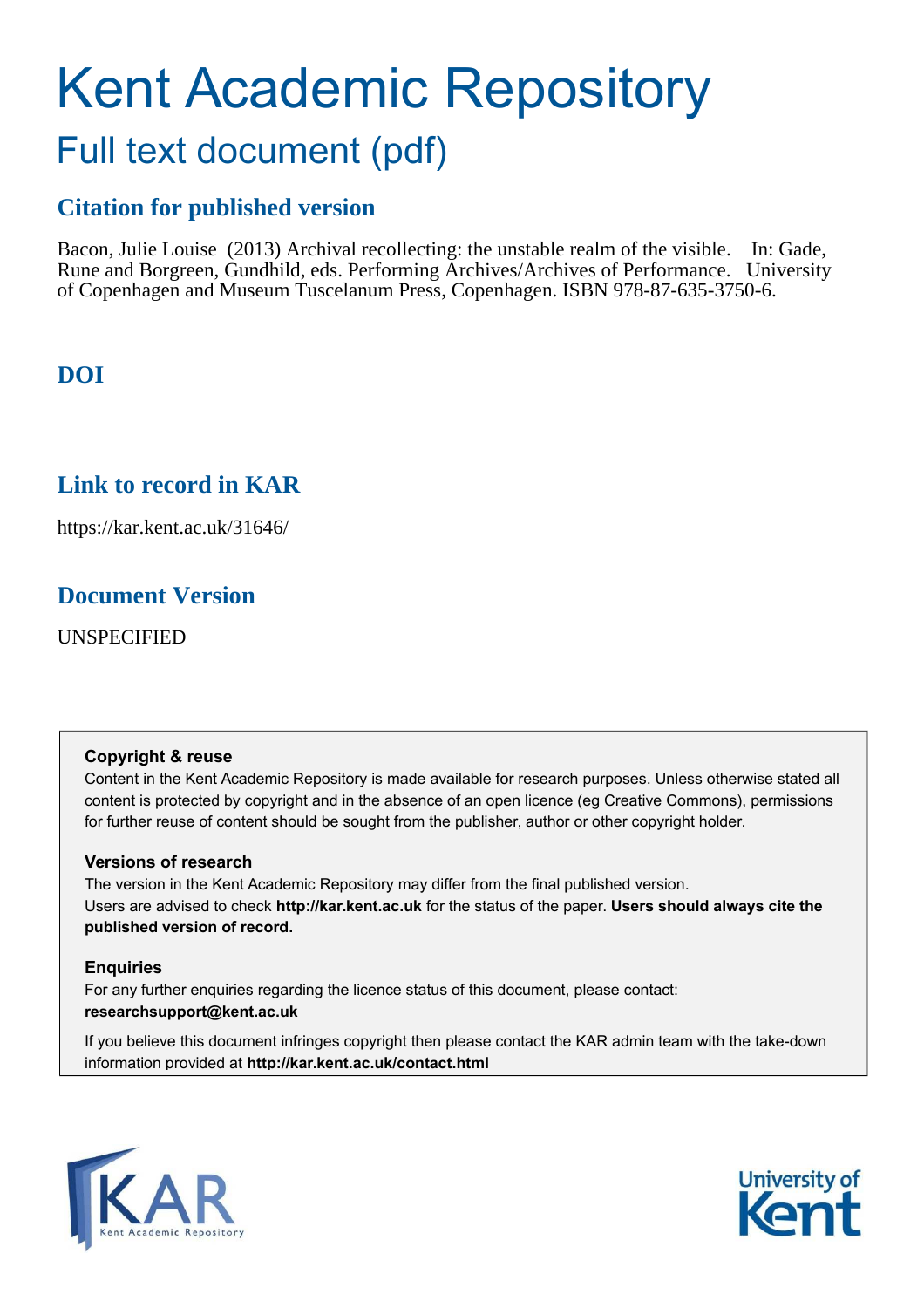*Performing Archives/Archives of Performance* 

#### **Contents**

*Rune Gade and Gunhild Borggreen*  Introduction: The Archive in Performance Studies

### **Part I: Ontology**

*Rune Gade and Gunhild Borggreen*  Introduction to Part I

*Heike Roms and Rebecca Edwards*  Archiving legacies: Who cares for performance remains?

*Amelia Jones* 

Unpredictable Temporalities: The Body and Performance in (Art) History

*Julie Bacon* 

Archival recollecting: the unstable realm of the visible

*Peter van der Meijden*  THIS WAY BROUWN: The Archive, Present, Past and Future

*Rivka Eisner* 

Living Archives as Interventions in Ea Sola's *Forgotten Fields*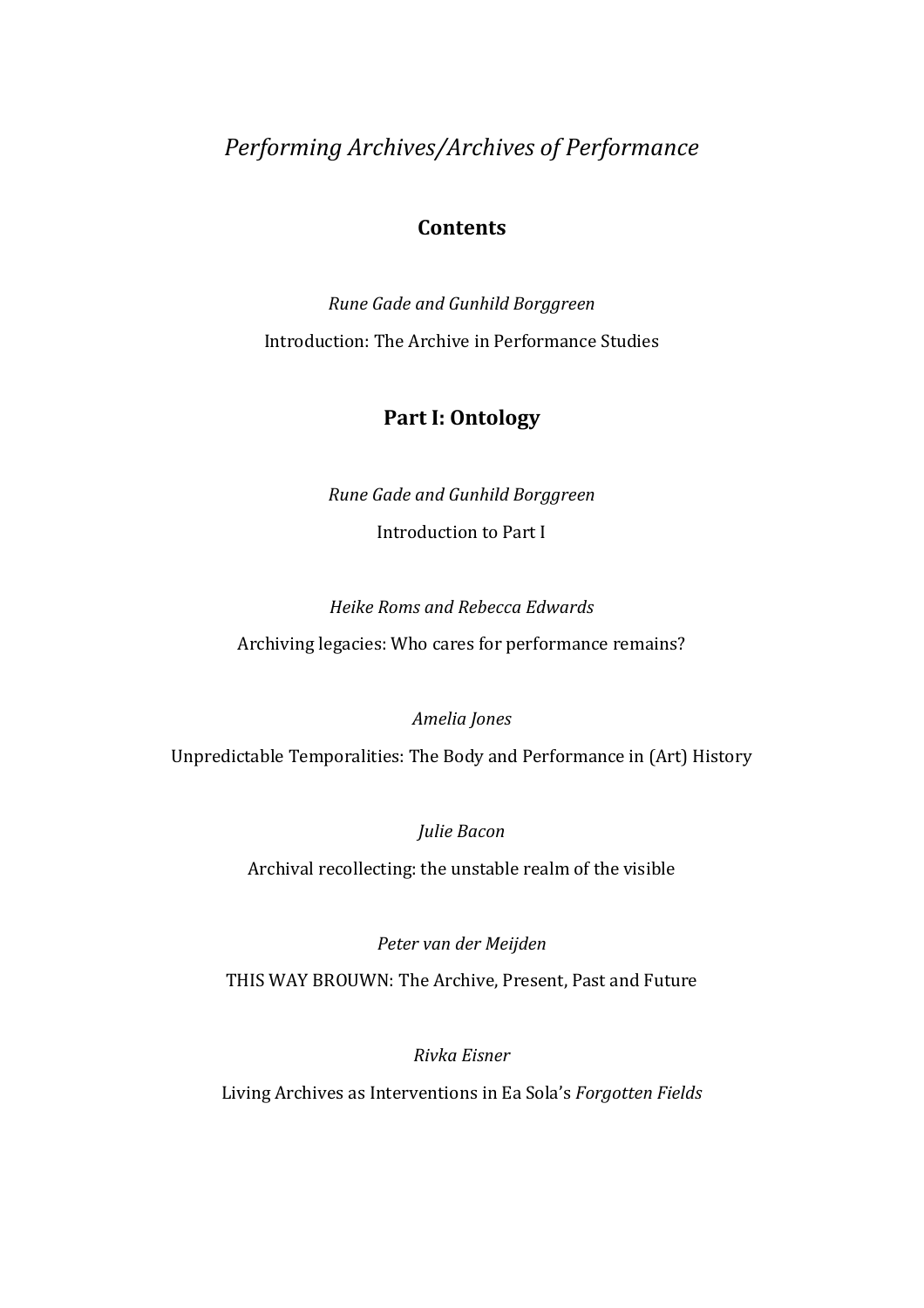#### *Emma Willis*

'All this is left': performing and reperforming archives of Khmer Rouge violence

#### *Rachel Fensham*

Choreographic archives: the ontology of moving images

#### *Sarah Whatley*

Dance encounters online; digital archives and performance

## *Tracy Davis and Barnaby King*  Performance, Again: Resuscitating the Repertoire

#### *Laura Louise Schultz*

The Archive is Here and Now. Reframing Political Events as Theatre

## **Part II: Archives of Performance**

*Rune Gade and Gunhild Borggreen*  Introduction to Part II

#### *Malene Vest Hansen*

Remembering Istanbul: What, How & for Whom? Canons and Archives in Contemporary Art Biennialization

*Margherita Sprio* 

*Sombra Dolorosa* (Guy Maddin, 2004) ‒ A Queer Archival Performance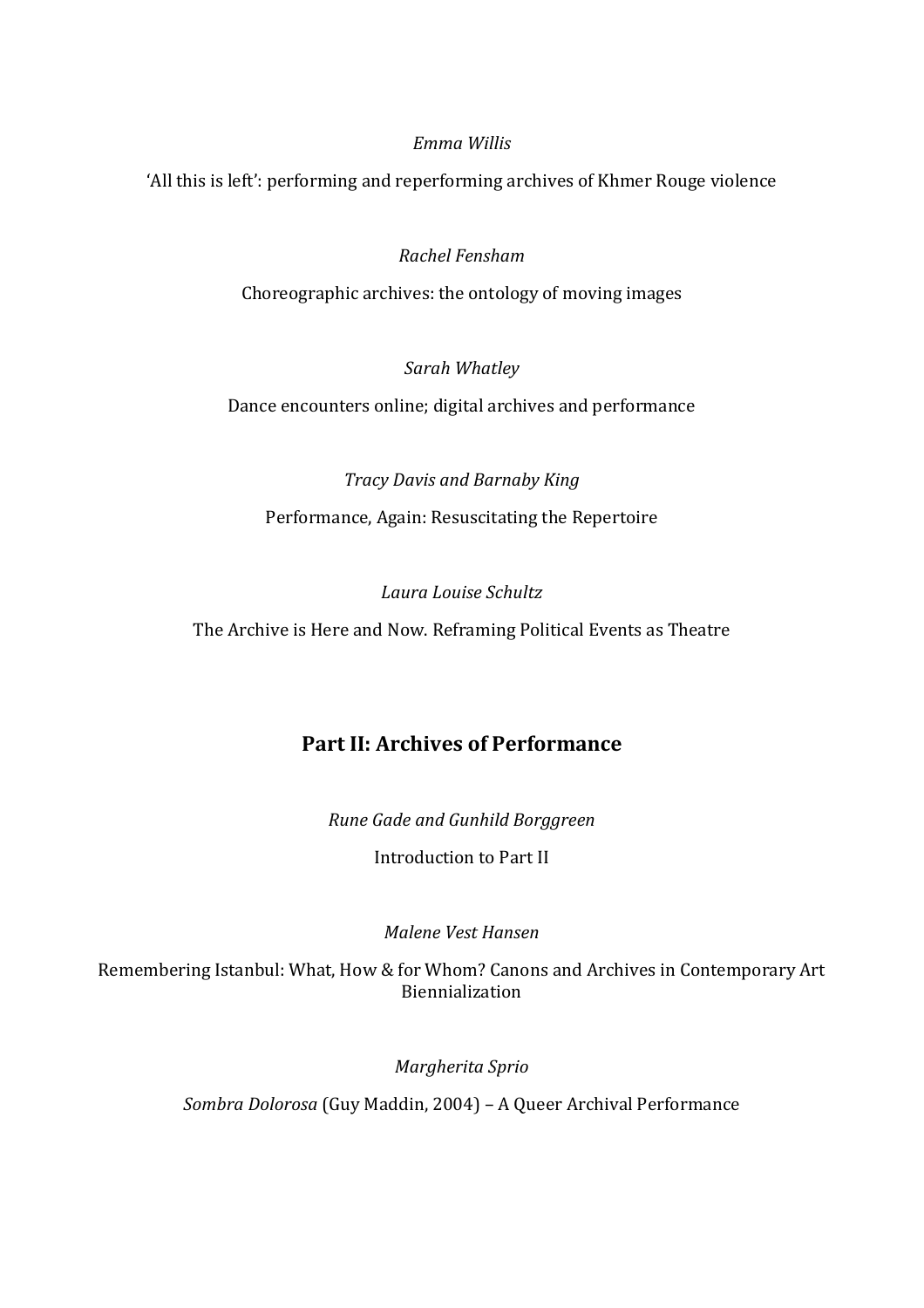#### *Bodil Marie Thomsen*

The performative uses of the surveillance archive in Manu Luksch's works

#### *Mette Sandbye*

Performing and Deforming the Family Archive

#### *Annelis Kuhlmann*

*Undercover* by Hotel Pro Forma, Performing the National Archive. Staging Cultural Heritage at the Royal Library in Copenhagen

#### *Morten Søndergaard*

Flexowriters, Punch Paper Poetry and Ontological Gaps: Reactivating the Unheard Avantgardes. Case: POEX65

#### *Catherine Bagnall*

Archives and the Performance of Becoming 'Other'

#### Martha Wilson

Staging the Self (Transformations, Invasions, and Pushing Boundaries)

## **Part III: Performing Archives**

*Rune Gade and Gunhild Borggreen* 

Introduction to Part III

#### *Paul Clarke*

Performing the Archive: the Future of the Past